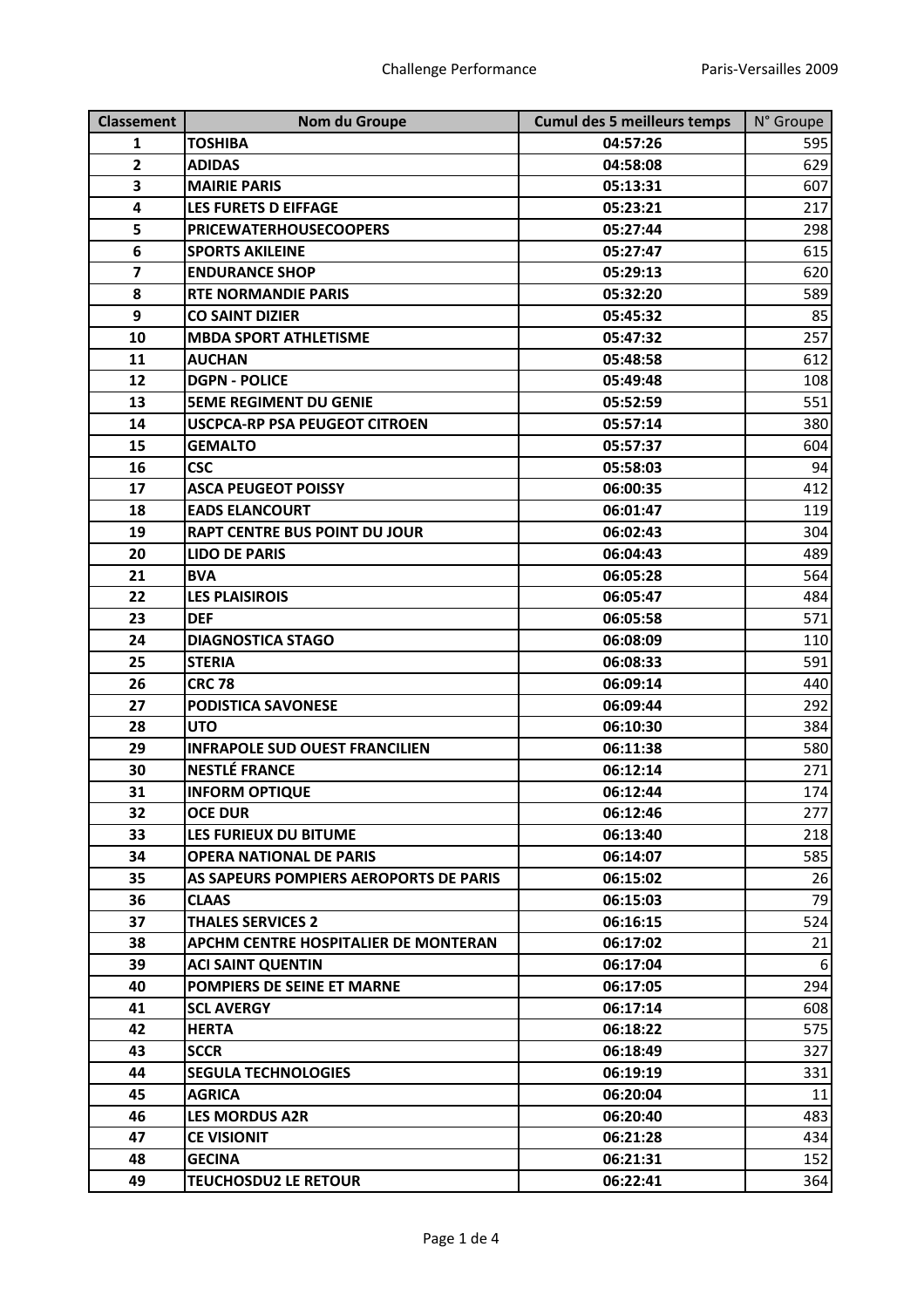| 50 | <b>SNCF TECHNICENTRE PARIS NORD</b>   | 06:23:22 | 518 |
|----|---------------------------------------|----------|-----|
| 51 | <b>SAS RUNNING TEAM</b>               | 06:23:23 | 324 |
| 52 | <b>X-RITE</b>                         | 06:23:39 | 397 |
| 53 | <b>RENAULT VSF</b>                    | 06:23:47 | 307 |
| 54 | <b>EOGN</b>                           | 06:25:03 | 572 |
| 55 | <b>GROUPE ICF</b>                     | 06:25:13 | 461 |
| 56 | <b>SOFREGAZ</b>                       | 06:25:50 | 340 |
| 57 | A.S.IDLP                              | 06:26:09 | 4   |
| 58 | <b>WISSOUS JUDO</b>                   | 06:26:11 | 626 |
| 59 | <b>VIVARTE</b>                        | 06:26:31 | 392 |
| 60 | <b>SCREG IDF 95</b>                   | 06:26:35 | 328 |
| 61 | <b>ENTENTE 36</b>                     | 06:26:35 | 456 |
| 62 | <b>ASCDUGAN</b>                       | 06:27:46 | 27  |
| 63 | <b>PARIS OUEST CONSTRUCTION</b>       | 06:27:50 | 500 |
| 64 | <b>AID</b>                            | 06:27:55 | 598 |
| 65 | <b>ArcelorMittal Montataire</b>       | 06:30:26 | 628 |
| 66 | <b>MANEI</b>                          | 06:30:29 | 251 |
| 67 | <b>SPAC</b>                           | 06:31:19 | 343 |
| 68 | <b>SANITRA SERVICES</b>               | 06:31:22 | 323 |
| 69 | <b>USCPCA</b>                         | 06:31:59 | 379 |
| 70 | <b>CLC - DAI</b>                      | 06:32:17 | 80  |
| 71 | AGAP2                                 | 06:32:37 | 403 |
| 72 | <b>OLYMPUS FRANCE</b>                 | 06:32:56 | 584 |
| 73 | <b>MESSIER SPORTS VELIZY</b>          | 06:33:45 | 624 |
| 74 | <b>AXIMUM</b>                         | 06:34:47 | 415 |
| 75 | <b>SSA ALSTOM</b>                     | 06:34:55 | 345 |
| 76 | <b>SAGEM</b>                          | 06:35:17 | 320 |
| 77 | <b>ASJCDECAUX ATHLÉTISME</b>          | 06:36:21 | 413 |
| 78 | <b>SYMRISE GERMANY</b>                | 06:36:33 | 354 |
| 79 | <b>AS CAISSE EPARGNE IDF</b>          | 06:38:14 | 410 |
| 80 | <b>COMITE THALES SERVICES</b>         | 06:38:20 | 87  |
| 81 | <b>TAKASAGO</b>                       | 06:39:11 | 357 |
| 82 | <b>ASCOT</b>                          | 06:39:28 | 28  |
| 83 | <b>ASTRIUM SPORT ATTITUDE ASA</b>     | 06:40:10 | 414 |
| 84 | <b>CE DALKIA IDF</b>                  | 06:40:18 | 73  |
| 85 | <b>VEOLIA</b>                         | 06:41:09 | 616 |
| 86 | <b>PROSODIE</b>                       | 06:41:50 | 300 |
| 87 | <b>CANARD 17/1 GENDARMERIE MOBILE</b> | 06:41:53 | 565 |
| 88 | <b>PHYSICAL CENTER</b>                | 06:42:01 | 288 |
| 89 | <b>TOTAL SPORT</b>                    | 06:42:25 | 528 |
| 90 | <b>POMPIERS DE MELUN</b>              | 06:45:01 | 505 |
| 91 | <b>ASCRIF</b>                         | 06:45:59 | 558 |
| 92 | <b>ORANGE OPERA</b>                   | 06:46:03 | 280 |
| 93 | <b>RICHARDSON</b>                     | 06:46:53 | 309 |
| 94 | <b>EATON</b>                          | 06:47:07 | 120 |
| 95 | <b>GEORGE V</b>                       | 06:47:15 | 153 |
| 96 | <b>MINISTERE DES SPORTS</b>           | 06:47:41 | 263 |
| 97 | <b>NI PARTNERS</b>                    | 06:47:57 | 548 |
| 98 | <b>FLASH</b>                          | 06:48:09 | 141 |
| 99 | <b>CLF SATREM</b>                     | 06:48:24 | 82  |
|    |                                       |          |     |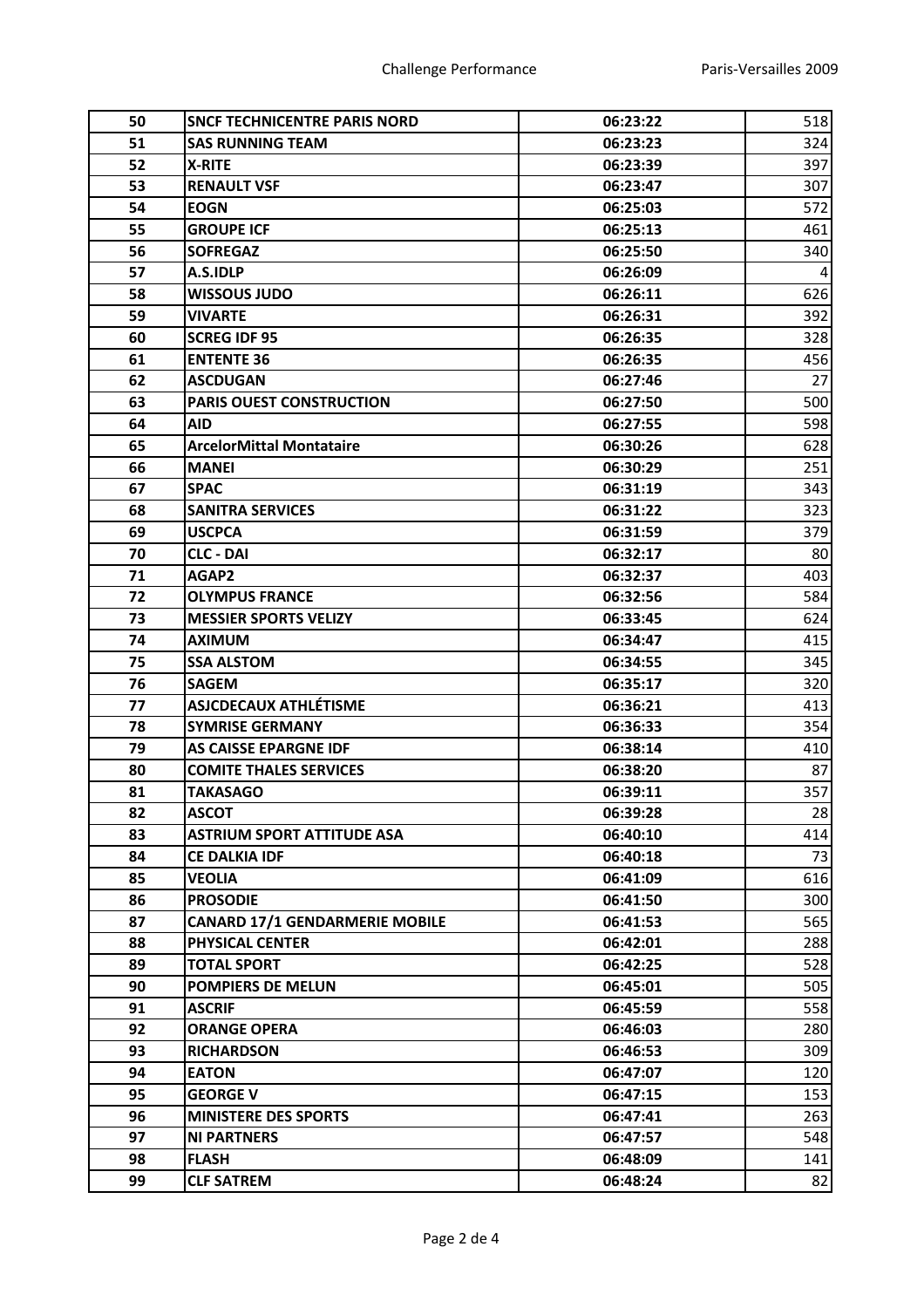| 100 | <b>MAIRIE DE VERSAILLES</b>                  | 06:50:18 | 623 |
|-----|----------------------------------------------|----------|-----|
| 101 | <b>ANAS</b>                                  | 06:50:22 | 404 |
| 102 | <b>UNILER FRANCE</b>                         | 06:50:26 | 532 |
| 103 | <b>ASSOCIATION DE MOYEN D&amp;O</b>          | 06:50:58 | 31  |
| 104 | <b>HEXAGONE</b>                              | 06:51:10 | 576 |
| 105 | <b>SANOFI AVENTIS</b>                        | 06:51:57 | 625 |
| 106 | <b>MDS RUNNING TEAM</b>                      | 06:52:00 | 260 |
| 107 | <b>DCI</b>                                   | 06:53:09 | 445 |
| 108 | <b>CARDIWEB</b>                              | 06:53:13 | 431 |
| 109 | <b>INEO TERTIAIRE IDF</b>                    | 06:54:37 | 579 |
| 110 | <b>GALDERMAN INTERNATIONAL</b>               | 06:54:45 | 148 |
| 111 | <b>NOVEDIA</b>                               | 06:55:51 | 274 |
| 112 | <b>ECOLAB</b>                                | 06:55:55 | 123 |
| 113 | <b>LES POUGNES VOLANTES</b>                  | 06:56:22 | 228 |
| 114 | <b>KIFEKOI</b>                               | 06:56:33 | 184 |
| 115 | <b>LES THERMO DYNAMIQUES</b>                 | 06:57:21 | 235 |
| 116 | <b>ITESOFT</b>                               | 06:57:33 | 627 |
| 117 | <b>CA M ENERVE</b>                           | 06:57:41 | 57  |
| 118 | <b>POWERNEXT</b>                             | 06:58:19 | 296 |
| 119 | <b>EUROSTAR</b>                              | 06:59:29 | 132 |
| 120 | <b>HERSENE</b>                               | 07:02:36 | 166 |
| 121 | <b>CRPCEN</b>                                | 07:02:52 | 602 |
| 122 | <b>MLOZ</b>                                  | 07:04:11 | 264 |
| 123 | LES COUREURS DU LAC                          | 07:04:36 | 210 |
| 124 | <b>DATACEP</b>                               | 07:05:45 | 603 |
| 125 | <b>HRC</b>                                   | 07:06:49 | 170 |
| 126 | V.A.                                         | 07:10:34 | 385 |
| 127 | <b>A.S. ROCHE</b>                            | 07:12:27 | 3   |
| 128 | <b>SEPIA CONSEILS</b>                        | 07:13:00 | 332 |
| 129 | <b>INEO ORRMA ARMASYS</b>                    | 07:13:31 | 578 |
| 130 | <b>HUREPOIX</b>                              | 07:13:36 | 172 |
| 131 | <b>REHAU</b>                                 | 07:16:01 | 305 |
| 132 | <b>EURIS</b>                                 | 07:16:43 | 457 |
| 133 | <b>HAMMONDS HAUSMANN</b>                     | 07:16:59 | 163 |
| 134 | <b>MODE ET TENDANCES</b>                     | 07:18:30 | 266 |
| 135 | LA BANDE À GEORGES                           | 07:19:34 | 190 |
| 136 | <b>ANDRA</b>                                 | 07:20:31 | 19  |
| 137 | <b>ESSILOR 1</b>                             | 07:21:25 | 129 |
| 138 | <b>AS BMS</b>                                | 07:21:50 | 24  |
| 139 | <b>APMAN</b>                                 | 07:21:54 | 408 |
| 140 | <b>CCSC EDF GDF</b>                          | 07:22:11 | 67  |
| 141 | <b>CHARRUE</b>                               | 07:22:15 | 74  |
| 142 | <b>PRINTEMPS</b>                             | 07:22:32 | 299 |
| 143 | <b>UT &amp; RUN</b>                          | 07:22:38 | 383 |
| 144 | <b>EFRONT</b>                                | 07:23:38 | 454 |
| 145 | <b>GS1FRANCE</b>                             | 07:24:03 | 160 |
| 146 | <b>ASSOCIATION BRULES FRANCE</b>             | 07:25:34 | 611 |
| 147 | <b>STRAMANIA</b>                             | 07:26:14 | 349 |
| 148 | <b>GROUPE DE COMMANDEMENT ALLEMAND EN FI</b> | 07:26:20 | 159 |
| 149 | <b>AIDERDONNER</b>                           | 07:27:01 | 621 |
|     |                                              |          |     |